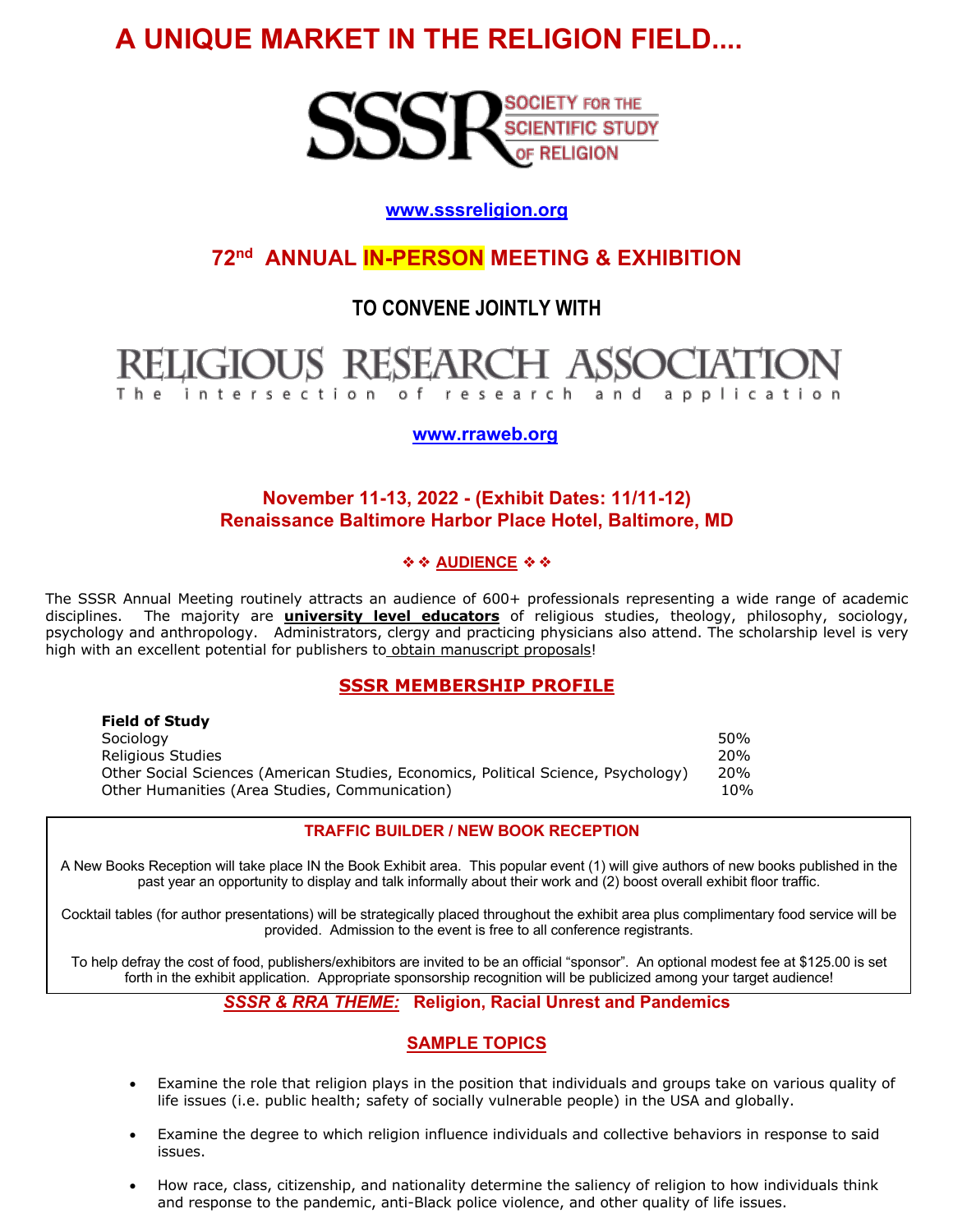#### ❖❖ **EXHIBIT HOURS** ❖❖

| <b>Install</b>   | Fri        | Thur 11/10<br>11/11 | 5pm-8pm<br>8am-9am                                         |
|------------------|------------|---------------------|------------------------------------------------------------|
| <b>Open</b>      | Fri<br>Sat | 11/11<br>11/12      | 9:30am-5:30pm (New Book Reception: 5:30-6:30pm)<br>9am-3pm |
| <b>Dismantle</b> | Sat        | 11/12               | After 3pm (Dismantling prior to 3pm is not permitted)      |

❖❖ **WHO SHOULD EXHIBIT?** ❖❖

YOU will reach a receptive audience if you....

- Sell books, supplies and teaching aids
- Publish books, curricula, textbooks or magazines
- Produce or distribute films, tapes, records or other media
- Develop conferences, workshops, retreats or continuing education
- § Work in the field of inter-faith or inter-religious understanding
- Offer consulate services, volunteer training or other support systems for churches/synagogues
- Recruit students for schools and/or graduate admission programs in the field of religion
- Recruit applicants for faculty vacancies

#### ❖❖ **SHIPPING - COMBINED/LITERATURE DISPLAY** ❖❖

Shipping instructions confirmed with application.

#### ❖❖ **HOTEL LODGING** ❖❖

Renaissance Baltimore Harbor Place Hotel, Baltimore, MD 202 East Pratt Street, Baltimore, MD 21202 \$169 single/double Reserve your room at: https://book.passkey.com/go/SSSRATTENDEES

#### **855-516-1090**

#### ❖ **FOR EXHIBIT DETAILS, CONTACT** ❖❖

*SSSR EXHIBIT MANAGEMENT EXHIBIT PROMOTIONS PLUS, INC. 11620 Vixens Path Ellicott City, MD 21042 410/997-0763 ~ Fax 410/997-0764 sssr@epponline.com ~ www.epponline.com*

*Complimentary Staffing for Assigned Individual Exhibit Space, Available Upon Request*